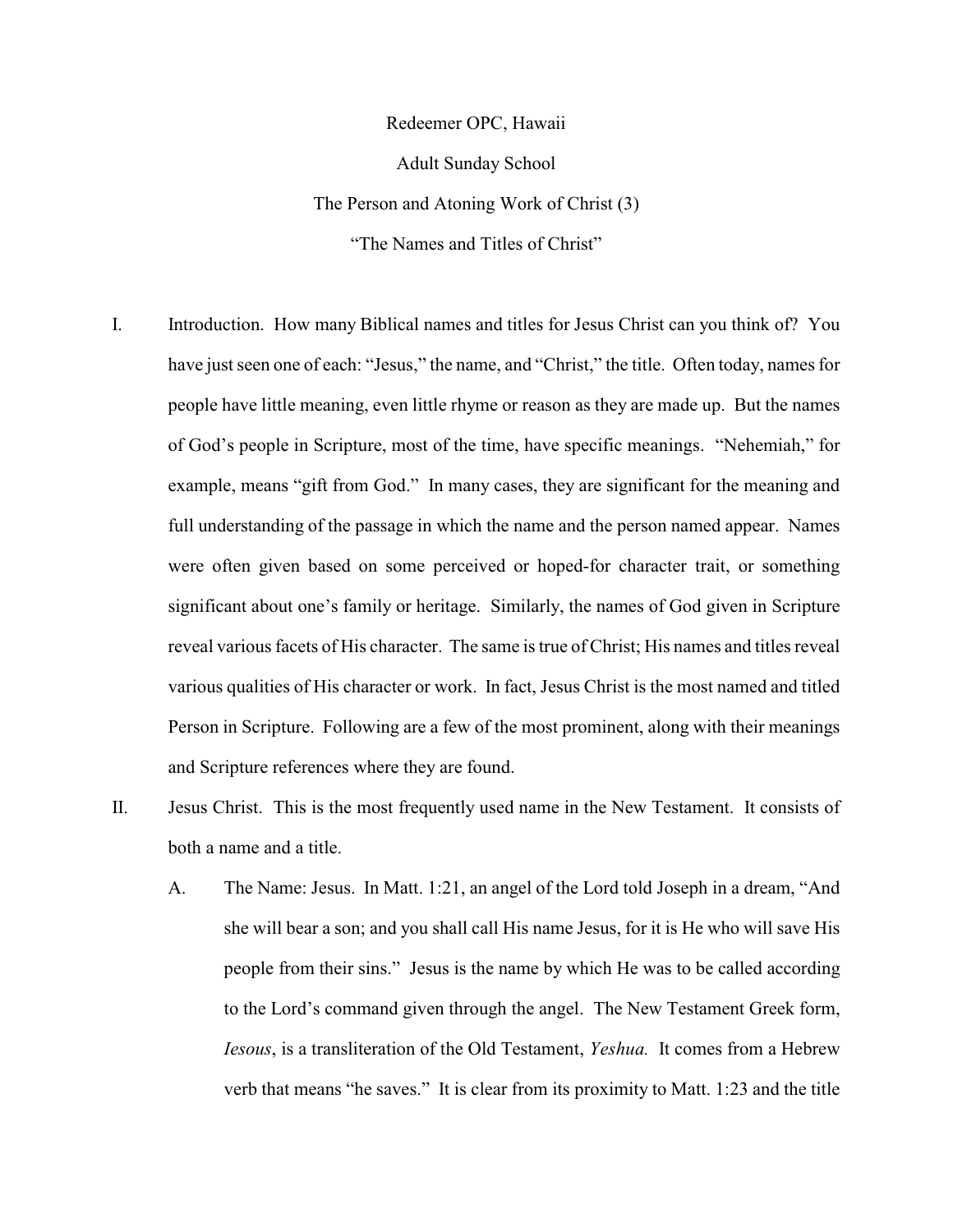"Immanuel," as well as how the word appears in names in the Old Testament, that we are intended to understand by this name, "God saves."

- B. Christ: the Title. "Christ" means "anointed one." It is the Greek translation of the Hebrew term for "Messiah." Messiah involves many aspects of the character and work of Christ. The apostle John in Rev. 5 calls Him both Lion and Lamb. Lion points to Christ as Ruler and Conqueror; Lamb points to Him as Sacrifice.
- III. Lord. This is the next most frequently used title for Christ found in the New Testament.
	- A. Three Uses of the Term. 1). A form of respectful address by one man for another, somewhat like "sir." 2). A slave's title for his master. 3). The imperial use, such as Caesar wanted for himself, but is due only to the King of kings and Lord of lords.
	- B. Confessing Christ. The early church's confession was "Jesus is Lord," in contrast to "Caesar is lord" that the Roman Empire demanded. The confession of Jesus as Lord, properly understood, is necessary to being a Christian. A false confession is seen in Matt. 7:22-23. In contrast, the true confession of Christ is seen in Rom. 10:9-10.
	- C. In the Old Testament, "Adonai" (Lord) is the most exalted title for God. "YHWH" (rendered LORD) is God's memorial name, not a title. Calling Christ "Lord," then, affirms His Deity as well as His Lordship.
- IV. Son of Man. This is the third most frequently used term, and is a title. However, it is most frequently used by Christ to refer to Himself. He drew it from Dan. 7:14, where it pictures a heavenly Person who descends to earth with the authority of God to bring judgment to earth. It is an exalted title that indicates Deity and divine authority.
- V. Son of God. This is used in at least three senses, possibly four, in the New Testament. Which sense is being used on a given occasion is identifiable by context.
	- A. The Trinitarian Sense. It refers to Christ as the second Person of the Trinity. Matt. 11:27; 22:41-46; Gal. 4:4; Heb. 1:1-3.